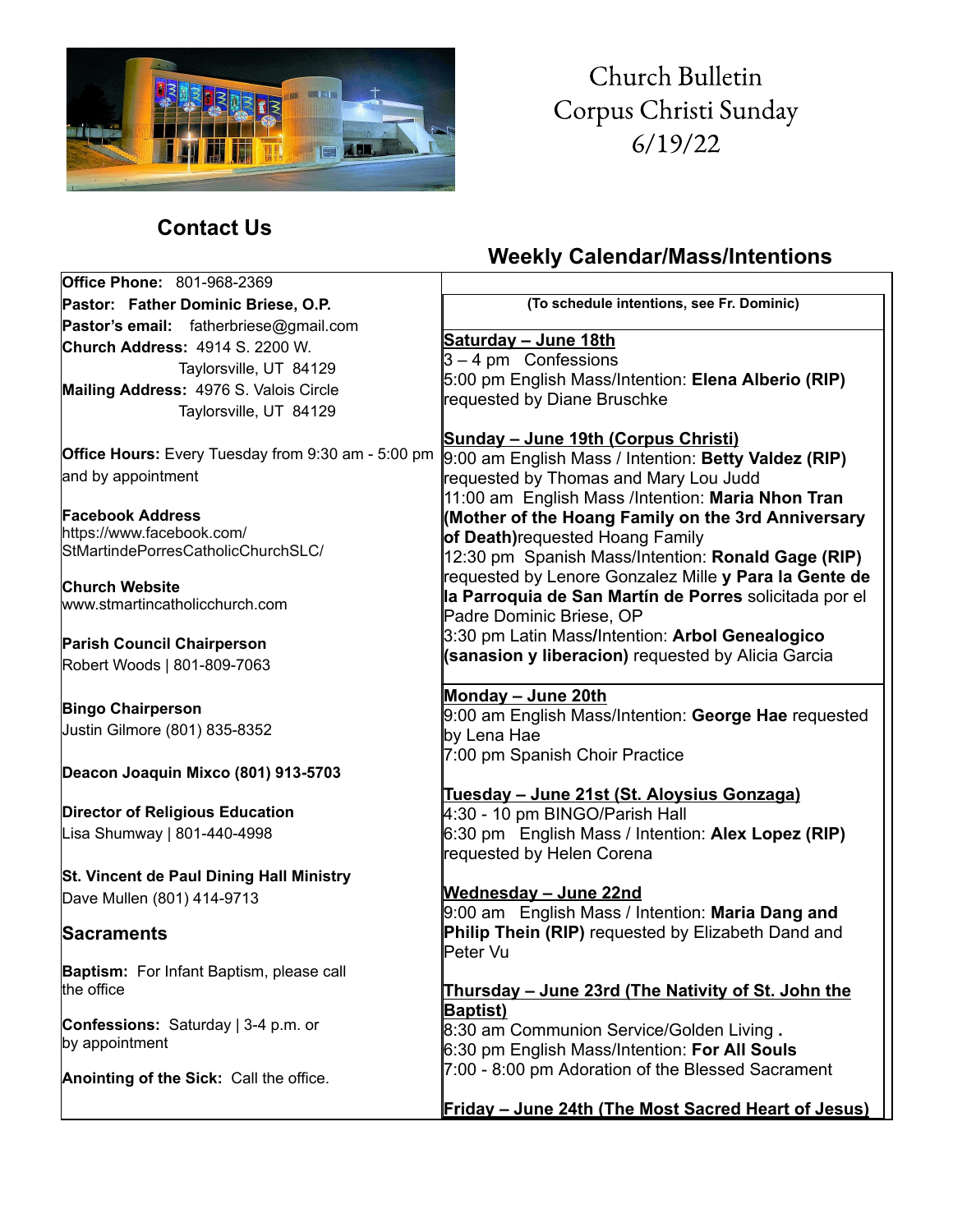| Funerals: Please call the Pastor immediately upon<br>the death of a loved one,                                                                                                                                                                                                                                                     | 9:00 am English Mass/Intention: Betty Valdez (RIP)<br>requested by St. Martin's Orginal Bible Study Group                                                                                                    |
|------------------------------------------------------------------------------------------------------------------------------------------------------------------------------------------------------------------------------------------------------------------------------------------------------------------------------------|--------------------------------------------------------------------------------------------------------------------------------------------------------------------------------------------------------------|
| Marriage: Need at least 6 months of preparation.<br>Please call the office for more information.                                                                                                                                                                                                                                   | 9:30 - 1:100 pm Adoration of the Blessed Sacrament                                                                                                                                                           |
|                                                                                                                                                                                                                                                                                                                                    | Saturday - June 25th (The Immaculate Heart of the                                                                                                                                                            |
| <b>Special Prayer Requests -</b>                                                                                                                                                                                                                                                                                                   | <b>Blessed Virgin Mary)</b><br>$3 - 4$ pm Confessions                                                                                                                                                        |
| For the sick of the parish                                                                                                                                                                                                                                                                                                         | 5:00 pm English Mass/Intention: Alicia Allen (Joyce's                                                                                                                                                        |
| Charles Armstrong, Dean & Anthony Caruso, Mildred<br>Chojnacky, Greg Costello, Glenn and Josceline                                                                                                                                                                                                                                 | sister-in-law) requested by Joyce Rackers                                                                                                                                                                    |
| d'Costa, Don Dillingham, Lisa Gallegos, Teresa                                                                                                                                                                                                                                                                                     | Sunday - June 26th (Thirteenth Sunday in Ordinary                                                                                                                                                            |
| Garcia, Lydia Gillingham, Refujio Gonzalez, Huu                                                                                                                                                                                                                                                                                    | Time)                                                                                                                                                                                                        |
| Pham, Dick & Marie Holmes, Thomas Judd, Daniel                                                                                                                                                                                                                                                                                     | 9:00 am English Mass / Intention: Thomas Binh Ton                                                                                                                                                            |
| Jurado, Townsend Lee McCarthy, Albert & Mary<br>Martinez, David Matyjasik, Fred Montoya, Kozette                                                                                                                                                                                                                                   | (RIP) requested by Bobby-Ton                                                                                                                                                                                 |
| Nowell, Bea Ornelas, Carolyn Osterman, Valentina                                                                                                                                                                                                                                                                                   | 11:00 am English Mass /Intention: Betty Valdez (RIP)                                                                                                                                                         |
| Paddock, Dennis & Jenny Palm, Cabrini Riddle, Maria                                                                                                                                                                                                                                                                                | requested by St. Martin's Orginal Bible Study Group                                                                                                                                                          |
| Rueda, Jose and Edith Sanchez, John Seaman, Elaine                                                                                                                                                                                                                                                                                 | 12:30 pm Spanish Mass/Intention: Lina Benites Hector,                                                                                                                                                        |
| Schilling, Peter Sorensen, Mary Trigger, Martha Vert,                                                                                                                                                                                                                                                                              | Roglelio requested by Carmen Noriega y Para la Gente                                                                                                                                                         |
| Michael Vitere, Walter Woods                                                                                                                                                                                                                                                                                                       | de la Parroquia de San Martín de Porres solicitada por                                                                                                                                                       |
|                                                                                                                                                                                                                                                                                                                                    | el Padre Dominic Briese, OP                                                                                                                                                                                  |
| <b>Dearly Departed.</b>                                                                                                                                                                                                                                                                                                            | 3:30 pm Latin Mass/Intention: Arbol Genealogico                                                                                                                                                              |
| <b>Marie Kane</b>                                                                                                                                                                                                                                                                                                                  | (sanasion y liberacion) requested by Alicia Garcia                                                                                                                                                           |
| Thank you for all your prayers, God Bless you.                                                                                                                                                                                                                                                                                     |                                                                                                                                                                                                              |
| <b>Collections</b>                                                                                                                                                                                                                                                                                                                 | <b>From the Knights of Columbus:</b>                                                                                                                                                                         |
| <b>Mass Collections</b><br>\$4,098.78                                                                                                                                                                                                                                                                                              | The next meeting will be Wednesday, July 6th, 2022, in the                                                                                                                                                   |
| Baptism<br>400.00                                                                                                                                                                                                                                                                                                                  | downstairs classroom.                                                                                                                                                                                        |
| <b>Bingo</b><br>1,940.20                                                                                                                                                                                                                                                                                                           |                                                                                                                                                                                                              |
| <b>Building Fund</b><br>167.00                                                                                                                                                                                                                                                                                                     | <b>From the Dover Family</b>                                                                                                                                                                                 |
| Coffee Bar<br>160.34                                                                                                                                                                                                                                                                                                               | Dear Parishioners,                                                                                                                                                                                           |
| Father's Day<br>290.00                                                                                                                                                                                                                                                                                                             | On behalf of the family of Charles E. Dover, thank you to<br>those who were at his funeral. This parish is where he                                                                                          |
| Parish Hall Rental<br>100.00<br>Funeral                                                                                                                                                                                                                                                                                            | renewed his wedding vows celebrating 50 years of                                                                                                                                                             |
| 200.00<br><b>Total</b><br>\$7,356.32                                                                                                                                                                                                                                                                                               | marriage. This is where he joined the Knights of                                                                                                                                                             |
|                                                                                                                                                                                                                                                                                                                                    | Columbus. This was the parish he belonged to that helped                                                                                                                                                     |
| Thank you very much for supporting our parish.                                                                                                                                                                                                                                                                                     | lead him to Baptism into the Church. Thank you!                                                                                                                                                              |
| <b>St. Vincent Soup Kitchen Ministry</b><br>St. Martin de Porres helps serve the poor and<br>homeless every 1st Thursday of the month from<br>$ 11:00$ am - 1:00 pm. The address is 437 West<br>200 South, Salt Lake City. Please contact Dave<br>Mullen at (801) 414-9713 if you are interested in<br>helping with this ministry. | <b>Bulletin Announcements: If your ministry would like to be</b><br>included in our bulletin please email:<br>fatherbriese@gmail.com Submissions must be received by<br>Tuesday for that weekend's bulletin. |
|                                                                                                                                                                                                                                                                                                                                    |                                                                                                                                                                                                              |

#### **Pastor's Message**

Brothers & Sisters,

Today we celebrate Corpus Christi – the Church's feast in honor of the Eucharistic Body and Blood of Christ. The readings remind us of Jesus' offering of his Body and Blood, serving in the Church as a lasting memorial of His saving death for us. As a Sacrament, the Holy Eucharist imparts to us Jesus' abiding presence in our souls. In addition, we share in His Divine Life, which is an assurance of eternal life and the basis for the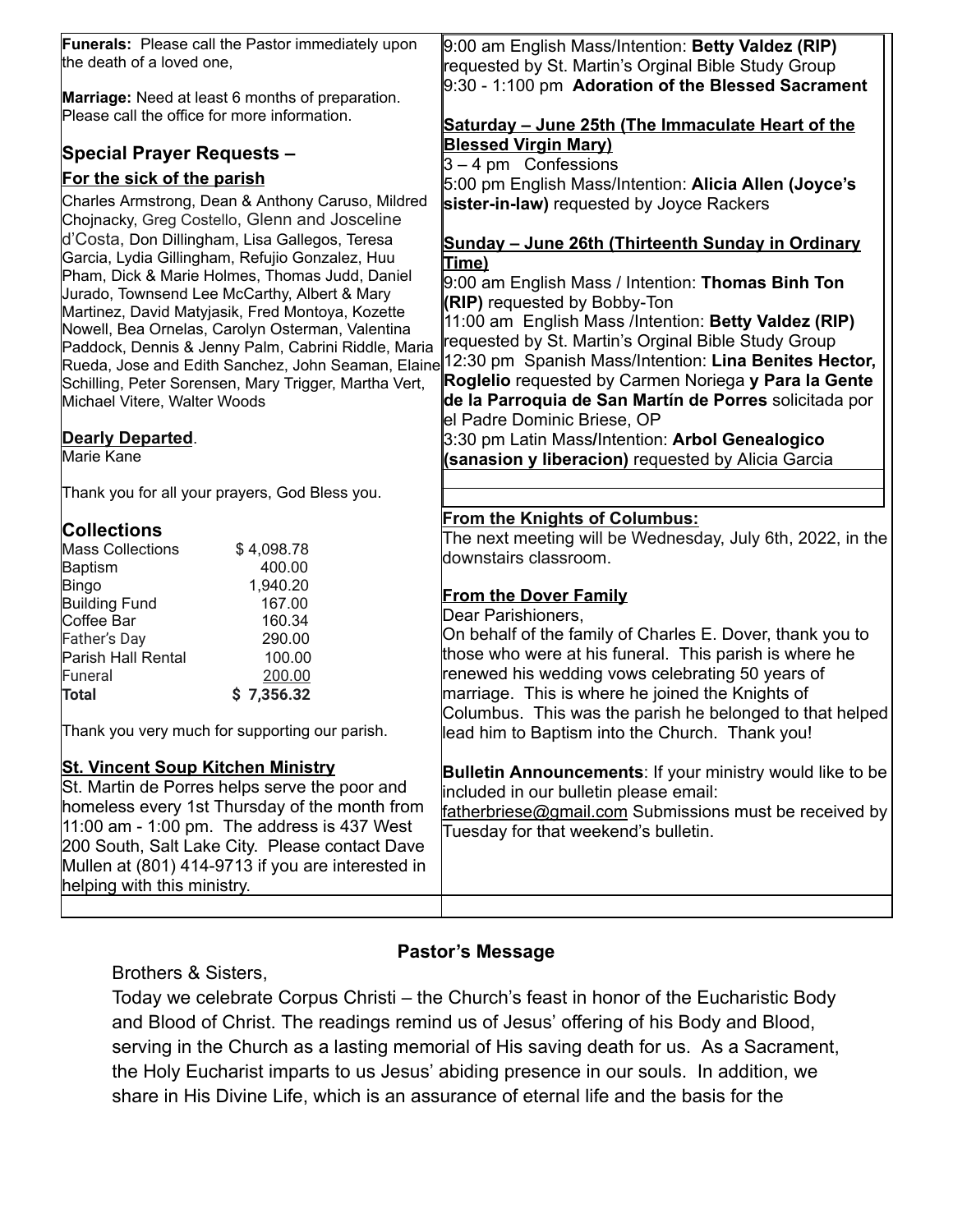conviction that we are children of God the Father. Therefore, let us receive Holy Communion with fervent love and respect — not merely as a matter of routine.

Also this weekend, we celebrate Father's Day. Heavenly Father, you entrusted your Son Jesus to the care of Joseph, an earthly father. Bless all fathers as they care for their families. We pray for young fathers, newly embracing their vocation; May they find courage and perseverance to balance work, family, and faith in joy and sacrifice. We pray for Fathers around the world whose children are suffering or have been lost; May they know that the God of compassion walks with them in their sorrow. We pray for men who are not fathers but still mentor and guide us with fatherly love and advice. We remember those who are no longer with us but who live forever in our memory and nourish us with their love. Grant that we, their sons and daughters, may honor and appreciate them always with a spirit of profound respect. May the example and prayer of St. Joseph inspire them to live their vocation with courage. May the Almighty Father, bless them all. Amen.

A world of thanks to those who work so hard volunteering their time and energy to keep our parish so tidy and beautiful inside. We are blessed as a parish family to have many wonderful folks to keep our Church and parish hall clean and well-stocked for our many activities. We are grateful to have great people who use their talents to check cables and cords, fix and renew our electrical connections and outlets, secure our Church pews, "snake" our toilets, keep an eye on them, and, when necessary, fix our HVAC system. We all benefit from the fruits of their labor.

As I mentioned last week, from June 20-24 I will be away with my Dominican Province for our Convocation. Communion services will be offered in place of the weekday masses and the mass intentions for the week will be celebrated privately. Please keep me and my fellow Dominicans in your prayers and you will be in ours as well.

Happy Father's Day, St Martin de Porres, pray for us! Fr. Dominic

#### **Mensaje del pastor**

Hermanos y hermanas,

Hoy celebramos el Corpus Christi, la fiesta de la Iglesia en honor al Cuerpo Eucarístico y la Sangre de Cristo. Las lecturas nos recuerdan la ofrenda de Jesús de su Cuerpo y Sangre, sirviendo en la Iglesia como un memorial duradero de Su muerte salvadora por nosotros. Como Sacramento, la Sagrada Eucaristía nos imparte la presencia permanente de Jesús en nuestras almas. Además, compartimos Su Vida Divina, que es garantía de vida eterna y base para la convicción de que somos hijos de Dios Padre. Por lo tanto, recibamos la Sagrada Comunión con ferviente amor y respeto, no simplemente como una cuestión de rutina.